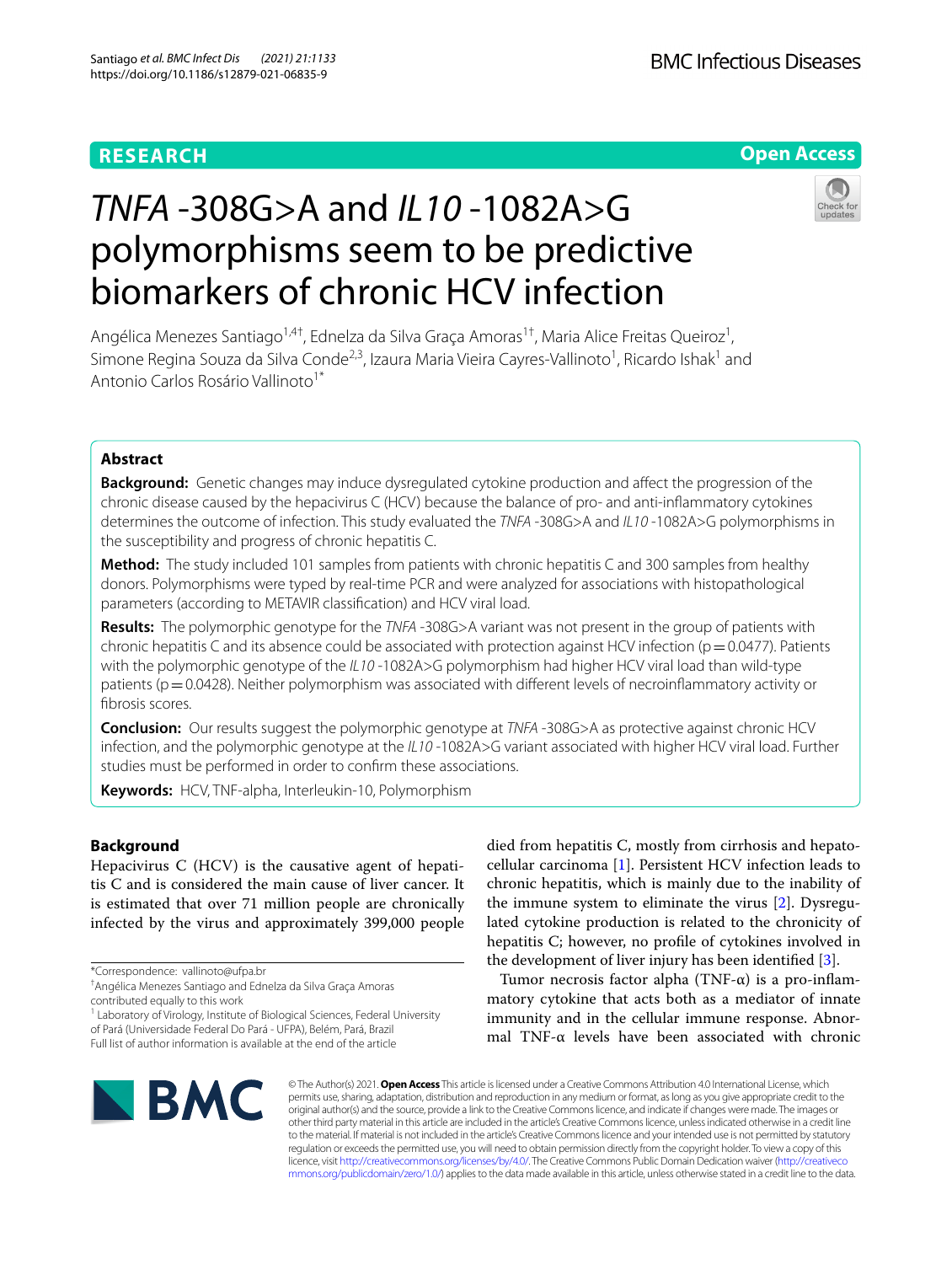HCV infection [\[4](#page-7-1)]. Some polymorphisms in the *TNFA* gene are associated with the regulation of cytokine production and coincide with the binding regions of tran-scription factors [[5\]](#page-7-2). The *TNFA* -308G>A polymorphism has higher transcriptional activity than the wild-type allele [\[6](#page-7-3)] and has been associated with diferent infectious diseases [[7–](#page-7-4)[11](#page-7-5)].

Interleukin (IL)-10 is a potent suppressor of the effector function of T cells, natural killer (NK) cells and, mainly, activated macrophages [[8\]](#page-7-6). Several functional polymorphisms have been described in the promoter region of the *IL10* gene 10 [[12\]](#page-7-7), among which the *IL10* -1082A>G polymorphism promotes changes in cytokine levels, with the A allele being related to lower levels and the G allele with higher levels of IL-10  $[12]$  $[12]$ . This polymorphism has been associated with chronic and infectious diseases [\[13](#page-7-8), [14\]](#page-7-9).

The *TNFA*  $-308G>A$  and *IL10*  $-1082A>G$  polymorphisms have been studied in diferent groups of patients with HCV infection and no association was reported to the necroinfammatory activity or with fbrosis score [[15\]](#page-7-10). Furthermore, other studies have also found no relationship between these polymorphisms in the *TNF* and *IL10* genes and different stages of the disease [[16](#page-7-11)]. On the other hands, gene variants of cytokines/receptors may infuence liver damage in patients chronically infected by HCV genotype [[17](#page-7-12)].

Because the liver is a highly immunotolerant organ, an imbalance of the components related to its suppressor and efector functions may contribute to the persistence of HCV and the progression of chronic cases of hepatitis C. On this background, the present study investigated the infuence of the *TNFA* -308G>A and *IL10* -1082A>G polymorphisms on the susceptibility to chronic HCV infection, the progression to diferent disease stages, and viral persistence. The findings in this study may help to understand the physiology of the biomarkers analyzed and their response to chronic HCV infection as well as the progression to the hepatic diseases.

#### **Methods**

#### **Study population**

The present project was submitted to and approved by the research ethics committees of Santa Casa de Misericórdia do Pará (opinion 772,782/2014) and João de Barros Barreto University Hospital (opinions 962,537/2015 and 2,165,948/2017), in accordance with the principles of the Declaration of Helsinki. All participants were informed about the objectives of the study, and those who agreed to participate signed an informed consent form and answered an epidemiological questionnaire.

The study was carried out by spontaneous demand of patients attended to the liver disease outpatient clinics of

the Santa Casa de Misericórdia do Pará Foundation and the João de Barros Barreto University Hospital, including all patients with chronic hepatitis C attended during the study period (May 2014 to April 2016) who met the inclusion criteria and agreed to participate in the study were included. The HCV group consisted of 101 patients, both sexes, treatment naïve, with chronic hepatitis C, characterized by clinical changes, abnormal liver tests and HCV RNA positivity.

The inclusion criteria adopted for the individuals were as follows: age 18 or older, and seropositivity for anti-HCV for more than 6 months and positivity for HCV RNA, as criteria for chronic HCV infection [\[18](#page-7-13)], and without antiviral therapy. Individuals coinfected with hepatitis B virus (HBV), hepatitis delta virus, or human immunodefciency virus (HIV) and patients who used or were using specifc antiviral therapy against HCV were excluded from the study.

A control group was formed to compare the genotypic and allelic frequencies of the investigated polymorphisms, which included 300 blood samples from volunteer donors from the Foundation Center for Hemotherapy and Hematology of Pará (Fundação Centro de Hemoterapia e Hematologia do Pará). These volunteers were matched with the patient group for age and sex; were seronegative for HCV, HBV, human immunodefciency virus 1 (HIV-1), and human T-lymphotropic virus 1/2 (HTLV-1/2).

#### **DNA extraction**

DNA was extracted from peripheral-blood leukocytes using the Puregene kit (Gentra Systems, Minneapolis, Minnesota, USA) according to the manufacturer's protocol. The procedure included the steps of cell lysis, protein precipitation, DNA precipitation, and DNA hydration.

### **Genotyping TNF ‑308G>A (rs1800629) e IL10 ‑1082A>G (rs1800896)**

Polymorphisms were genotyped by quantitative realtime polymerase chain reaction in the StepOne PLUS Sequence Detector (Applied Biosystems, Foster City, CA, USA). The assay used for each polymorphism contained a pair of primers and a pair of VIC- and FAMlabeled probes for the respective alleles. For both polymorphisms, predesigned and customized TaqMan® SNP Genotyping Assays were used: C\_7514879\_10 for *TNFA* -308G>A and C\_1747360\_10 for *IL10* -1082A>G (Thermo Fisher, Carlsbad, California, USA). For each reaction,  $2 \times$  TaqMan<sup>®</sup> Universal PCR Master Mix,  $1 \times$ TaqMan<sup>®</sup> Assay (diluted from  $20\times$ ), and 20 ng of DNA was used in a final reaction volume of  $10 \mu L$ . The following temperature cycle was used for the amplifcation: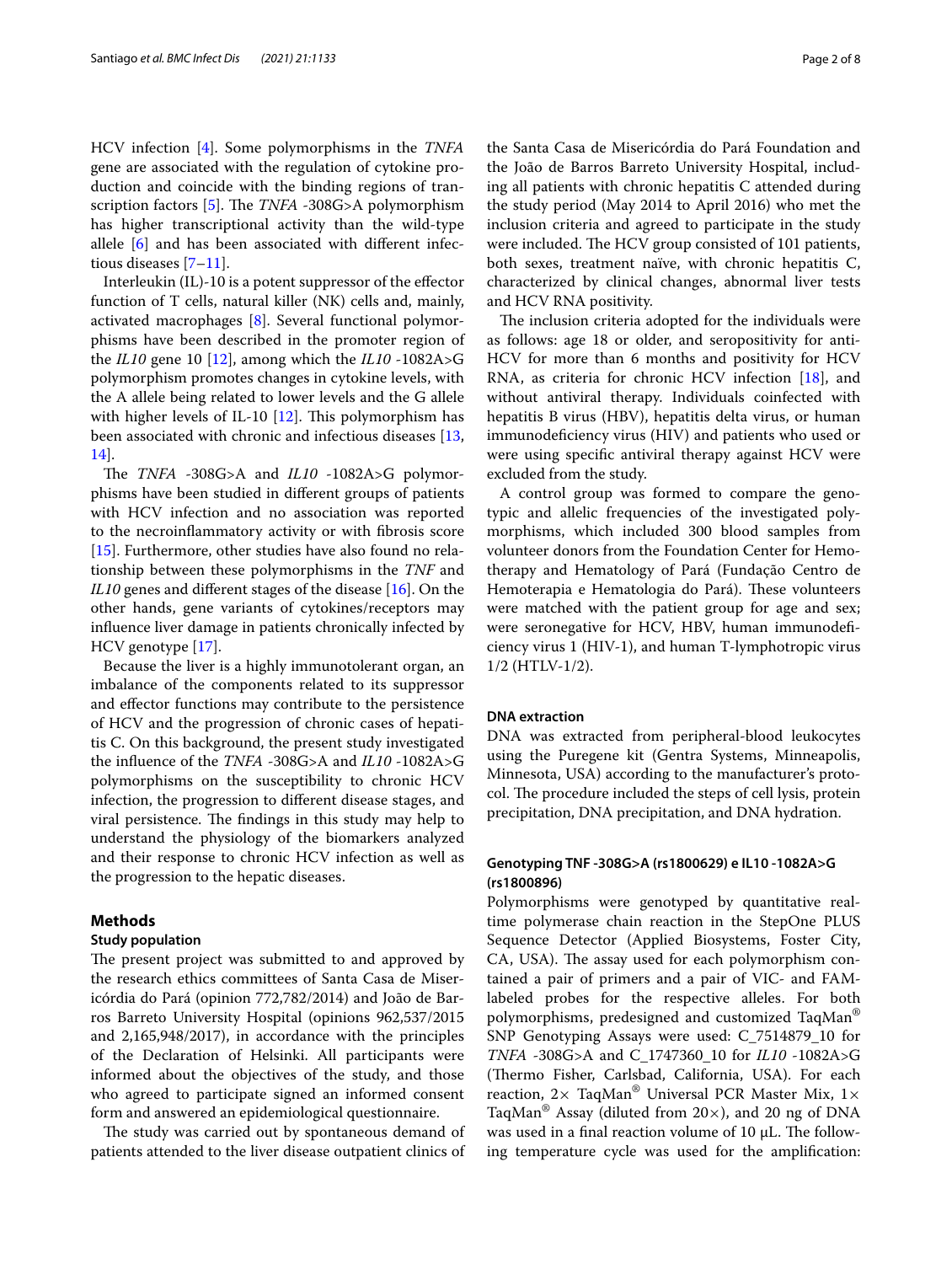60 °C for 30 s, 95 °C for 10 min, and 50 cycles of 92 °C for 30 s and 60 °C for 1 min and 30 s.

#### **Complementary exams**

All selected patients were clinically evaluated and subjected to a complementary investigation consisting of biochemical (liver enzyme levels: alanine aminotransferase (ALT), aspartate aminotransferase (AST) and gamma-glutamyl transferase (GGT), serological (HBV surface antigen (HBsAg), HBV e antigen (HBeAg), anti-HBeAg, total anti-HBc and anti-HCV), virological (HBV DNA and hepacivirus C RNA), and liver biopsies. These data were transcribed from the medical records into a form developed specifcally for this study.

#### **Histopathological procedures**

Liver biopsy specimens were obtained only from patients with medical indications for the investigation of liver parenchyma changes, in compliance with the clinical care protocol. The liver biopsies were performed by a medical professional from one of the study hospitals using a Tru-Cut needle under ultrasound guidance. The sample was sent to the Department of Pathological Anatomy of Federal University of Pará, where they were examined following the department's routines, which included hematoxylin–eosin (HE), chromotrope aniline blue (CAB), Gomori's reticulin, and Shikata's orcein staining.

The histopathological diagnosis followed the META-VIR classifcation [\[19](#page-7-14)], which classifes the activity of the portal and periportal infammatory infltrate from 0 to 3 (A0–A3), A0–A1 indicating absent to mild infammation and A2–A3 indicating moderate to severe infammation. The structural changes in the liver parenchyma (degree of fbrosis) were classifed from 0 to 4 (F0–F4), F0–F1 indicating absent to mild liver fbrosis, F2 indicating moderate liver fbrosis, and F3–F4 indicating liver fbrosis that has progressed to cirrhosis. All data regarding the histopathological profle were obtained from the patients' medical records.

#### **Plasma viral load**

Plasma viral load was measured by real-time PCR using an Abbott RealTime HCV Amplifcation Reagent Kit (Abbott Park, Illinois, USA) at the Central Laboratory of the State of Pará (LACEN-PA). HBV viral load quantifcations are presented as copies/mL and log10value. The lowest detection level of HBV load was 1.08 log UI/mL, and the highest detection level was 9.00 log UI/mL. HCV viral load quantifcations are presented as copies/mL and log10 value. The lowest detection level of HCV load was 1.08 log UI/mL, and the highest detection level was 8.00 log UI/mL.

#### **Statistical analysis**

The information obtained was entered into a database in the Microsoft Office Excel 2013 software. The calculation of the Hardy–Weinberg balance was performed to assess the distribution of genotypic frequencies. The determination of the allelic and genotypic frequencies of the polymorphisms was made by direct counting and the diferences between the groups were evaluated using the Chi-square test and the G test. The distribution of HCV viral load levels and biochemical markers between the genotypes of the TNFA -308G>A and IL10 -1082A>G polymorphisms were performed using the Shapiro–Wilk test. From the results of the normality test, non-parametric tests were used (Mann–Whitney test and Kruskal– Wallis test). The Mann–Whitney test was used to assess *TNFA* -308G>A genotypes with HCV viral load and dosage of biochemical markers. The Kruskal–Wallis test was used to analyze *IL10* -1082A>G genotypes in relation to HCV viral load and biochemical markers. Statistical analyses were done with BioEstat software version 5.3, adopting a significance level of  $p < 0.05$ .

#### **Results**

Most patients with chronic HCV were male  $(n=52;$ 51%). The median ALT, ASP, and GGT concentrations were 77.9 UI/L, 69.9 UI/L, and 99.6 UI/L, respectively. The median viral load of  $5.4 \log$  (Table [1\)](#page-2-0).

According to the METAVIR classifcation (Table [1](#page-2-0)), most patients with chronic HCV had absent to moderate fibrosis, F0-F2 ( $n=67$ ; 66.3%). Inflammatory activity was evaluated only in 90 patients because 11 were diagnosed with liver cirrhosis by imaging tests and therefore did not meet the medical indications

<span id="page-2-0"></span>**Table 1** Characterization of patients with chronic HCV

| Variable                                    | <b>HCV</b>          |  |  |
|---------------------------------------------|---------------------|--|--|
| Sex (F/M), n (%)                            | 49 (48.5)/52 (51.5) |  |  |
| ALT (IU/L), median/IQR                      | $77.9 + 58.4$       |  |  |
| AST (IU/L), median/IQR                      | $69.9 + 48.6$       |  |  |
| GGT (IU/L), median/IQR                      | $99.6 + 95.2$       |  |  |
| Viral load (log <sub>10</sub> ), median/IQR | $5.4 + 0.9$         |  |  |
| Fibrosis score, n (%)                       |                     |  |  |
| 0 <sub>to</sub>                             | 67 (66.3%)          |  |  |
| $3$ to 4                                    | 34 (33.7%)          |  |  |
| Inflammatory activity, n (%)                | a                   |  |  |
| $0$ to 1                                    | 54 (60%)            |  |  |
| $2$ to $3$                                  | 36 (40%)            |  |  |

N: individuals number; HCV: patients with chronic hepatitis C; ALT: alanine aminotransferase (reference value: 16–40 IU/L); AST: aspartate aminotransferase (reference value: 8–54 IU/L); GGT: gamma-glutamyltransferase (reference value: 8–63 IU/L)

 $a$  Inflammatory activity  $n = 90$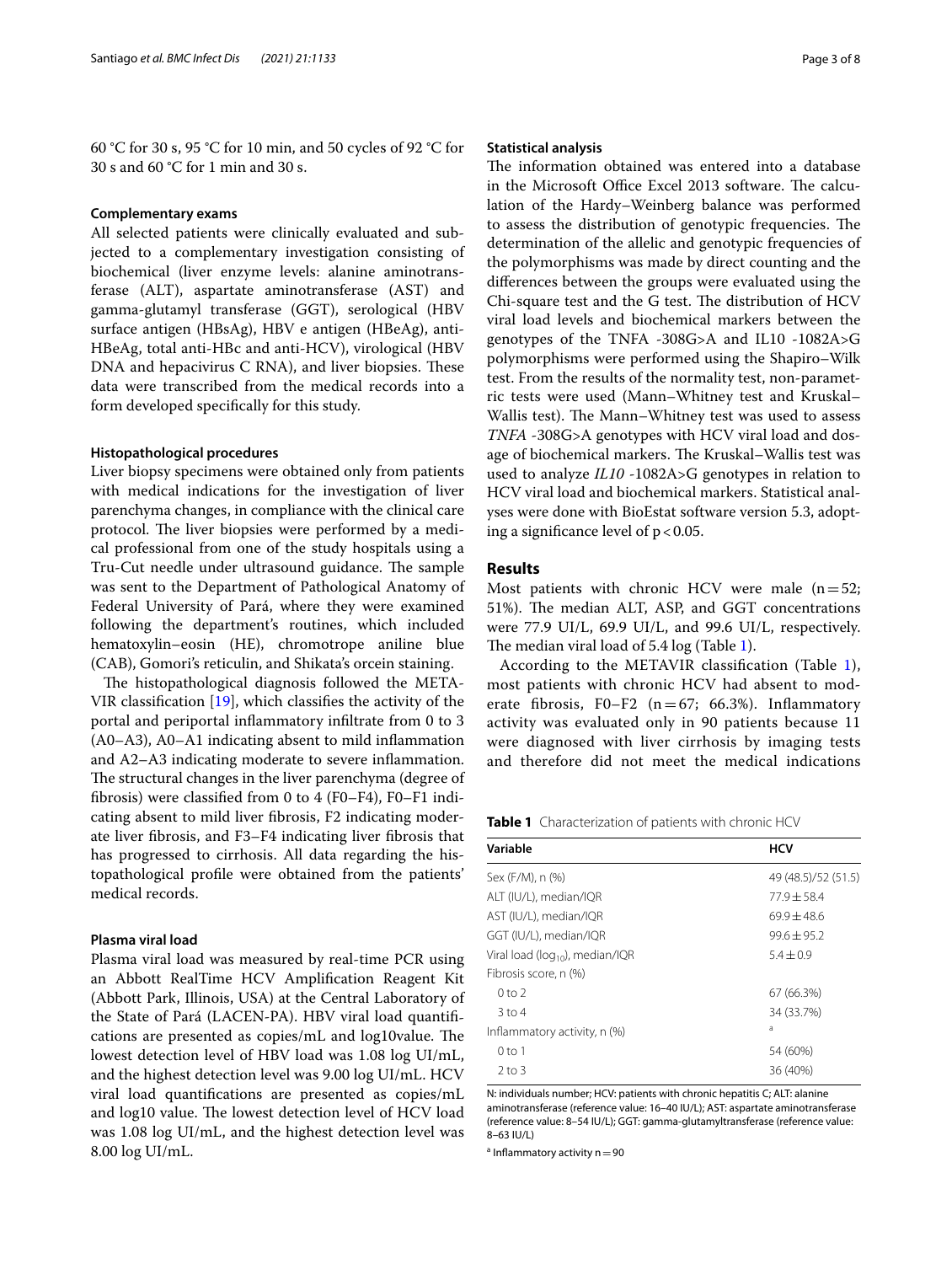for biopsy. The majority of the evaluated patients presented with absent or mild infammatory activity, A0– A1 ( $n=54$ ; 60%).

All the genotype frequencies were in Hardy–Weinberg equilibrium. Evaluation of the *TNFA* -308G>A polymorphism (rs1800629) showed that no patient with chronic HCV had the homozygous polymorphic genotype (AA). The comparison of genotypic frequencies showed a signifcant diference between the HCV group

<span id="page-3-0"></span>**Table 2** Genotypic and allelic frequencies of the *TNFA* -308G>A and *IL10* -1082A>G polymorphisms in the study groups

| Allelic or genotypic<br>profile | <b>HCV</b><br>n(%) | CG<br>n(%) | p          |
|---------------------------------|--------------------|------------|------------|
| TNFA-308G>A                     |                    |            |            |
| GG                              | 82 (81.2)          | 222 (74)   | $0.0477*$  |
| GA                              | 19 (18.8)          | 69(23)     |            |
| AA                              | 0(0)               | 9(3)       |            |
| *G                              | 0.91               | 0.86       | $0.3753**$ |
| $*_{A}$                         | 0.09               | 0.14       |            |
| $1110 - 1082A > G$              |                    |            |            |
| AA                              | 62(61.4)           | 164 (54.7) | $0.4847**$ |
| AG                              | 32 (31.7)          | 109 (36.3) |            |
| GG                              | 7(6.9)             | 27(9)      |            |
| *A                              | 0.77               | 0.73       | $0.6242**$ |
| $\overline{G}$                  | 0.23               | 0.27       |            |

HCV: patients with chronic hepatitis C; CG: control group \*G-test

\*\*Chi-squared test

At the *IL10* -1082A>G polymorphism (rs1800896), the wild-type genotype and allele (AA and A, respectively) were the most frequent in the HCV and control groups, with no signifcant diferences between the groups (Table [2\)](#page-3-0).

The evaluation of the frequencies of genotypes and alleles of *TNFA* -308G>A and *IL10* -1082A>G in relation to histopathological markers of infammatory activity and fbrosis score showed no signifcant diferences (Table [3\)](#page-3-1).

The analysis of viral load showed no significant difference between patients with diferent *TNFA* -308G>A genotypes. However, patients with the polymorphic genotype of *IL10* -1082A>G had higher HCV viral load than those with the wild-type genotype  $(p=0.0428; Fig. 1)$  $(p=0.0428; Fig. 1)$  $(p=0.0428; Fig. 1)$ .

The evaluation of *TNFA* -308G>A and *IL10* -1082A>G polymorphisms according to the biochemical markers AST, ALT and GGT showed that there was no statistically signifcant diference (p>0.05; Fig. [2\)](#page-5-0).

#### **Discussion**

The polymorphic genotype for the *TNFA* -308G>A variant was not present in the group of patients with chronic hepatitis C and its absence could be associated with protection against HCV infection. Patients with the polymorphic genotype of the *IL10* -1082A>G polymorphism had higher HCV viral load than wild-type patients. Neither polymorphism was associated with diferent levels of necroinflammatory activity or fibrosis scores. There was

<span id="page-3-1"></span>**Table 3** Genotypic and allelic frequencies of the *TNFA* -308G>A and *IL10* -1082A>G polymorphisms in relation to the histopathological aspects of chronic HCV carriers

| Genetic profile         | Inflammatory activity* |                     |        | Fibrosis score*     |                 |        |
|-------------------------|------------------------|---------------------|--------|---------------------|-----------------|--------|
|                         | 0 to 1<br>n (%)        | $2$ to $3$<br>n (%) | p      | $0$ to $2$<br>n (%) | 3 to 4<br>n (%) | р      |
|                         |                        |                     |        |                     |                 |        |
| GG                      | 43 (79.6)              | 30(83.3)            | 0.8688 | 54 (80.6)           | 28 (82.4)       | 0.9553 |
| GA                      | 11(20.4)               | 6(16.7)             |        | 13 (19.4)           | 6(17.6)         |        |
| AA                      | $\mathbf 0$            | $\mathbf 0$         |        | $\mathbf 0$         | $\mathbf{0}$    |        |
| $\,^\ast \! \mathsf{G}$ | 0.90                   | 0.92                | 0.8048 | 0.90                | 0.91            | 1.000  |
| $*_{A}$                 | 0.10                   | 0.08                |        | 0.10                | 0.09            |        |
| IL10-1082A>G            |                        |                     |        |                     |                 |        |
| AA                      | 31(56.4)               | 22(62.9)            | 0.7530 | 40 (59.7)           | 22(64.7)        | 0.6839 |
| AG                      | 20(36.4)               | 10(28.6)            |        | 23 (34.3)           | 9(26.5)         |        |
| GG                      | 4(7.2)                 | 3(8.5)              |        | 4(6.0)              | 3(8.8)          |        |
| $*_{A}$                 | 0.75                   | 0.77                | 0.8685 | 0.77                | 0.78            | 1.000  |
| $\,^\ast \mathsf{G}$    | 0.25                   | 0.23                |        | 0.23                | 0.22            |        |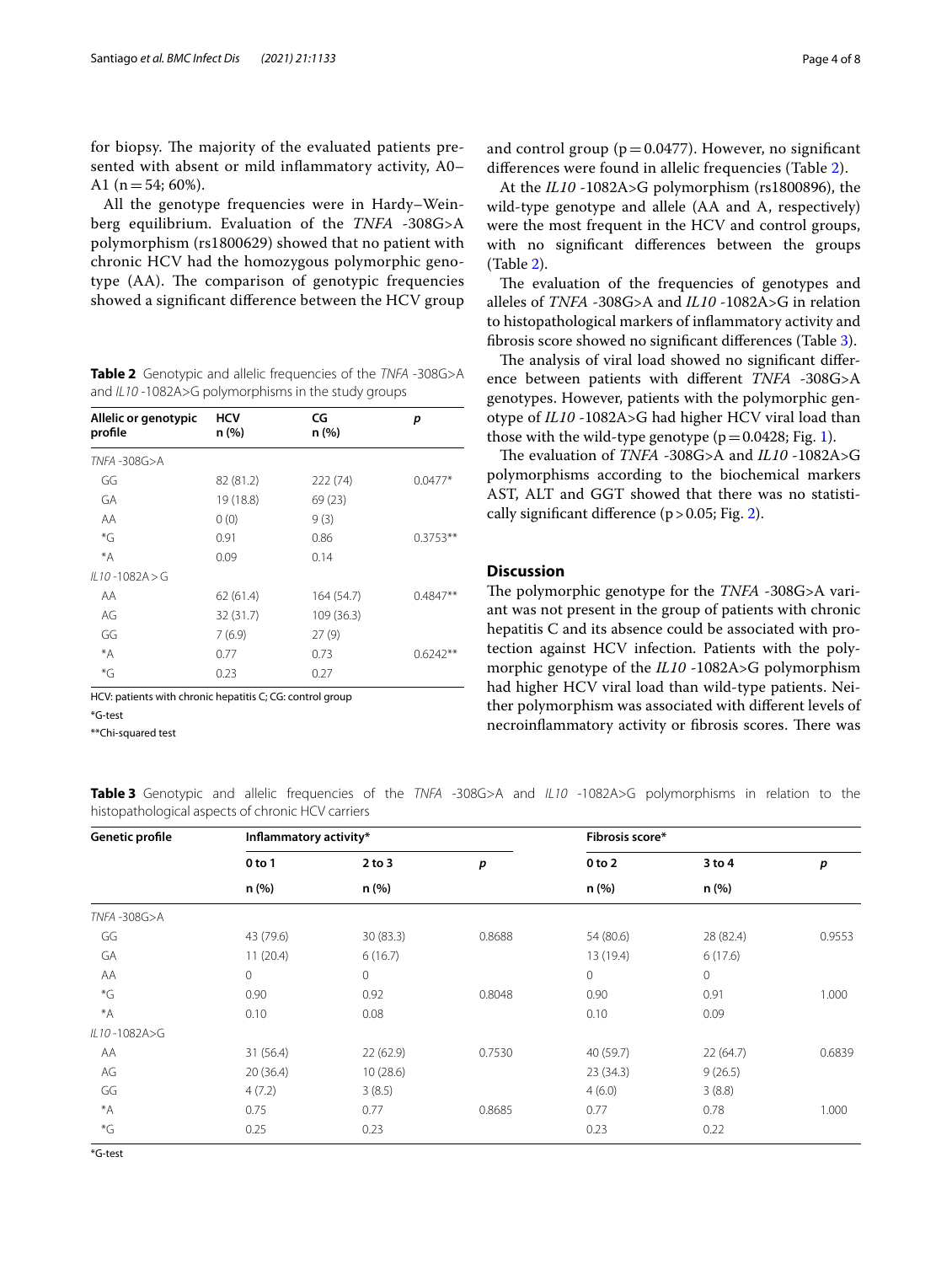

<span id="page-4-0"></span>also no association of polymorphisms with variations in liver enzyme levels.

The course and outcome of HCV infection are determined by its virological characteristics and the immune responses triggered by the virus [\[20\]](#page-7-15). HCV is a hepatotropic virus that induces the development of acute and chronic necroinfammatory disease, escaping the immune system in up to 85% of cases [[3\]](#page-7-0). Several cytokines play dual roles in viral infection and are responsible for viral clearance and tissue damage [\[21\]](#page-7-16).

TNF- $\alpha$  is an important cytokine in the immune response, mediating the infammatory process through innate immunity pathways and activation of the cellular response, which induces apoptosis or necrosis [\[22](#page-7-17)]. Thus, genetic variations in the *TNFA* gene that alter cytokine production levels may contribute to the progression of HCV infection.

In the present study, the polymorphic genotype for the *TNFA* -308G>A variant, correlated with increased expression of the cytokine  $[6]$  $[6]$ , was not present in the group of patients with chronic HCV. We speculate that the presence of the homozygous variant allele (AA) could contribute to better immune control, preventing the progression of HCV infection. Furthermore, high levels of TNF-α increase the expression of vascular endothelial adhesion molecules and increase the stimulation of endothelial cells and macrophages, which may lead to better infection resolution [\[21](#page-7-16)].

The high frequency of the wild-type allele  $(G)$  in the group of patients with chronic HCV infection could be a suggestion that in addition to having a higher risk of developing the infection, these patients could have a greater chance of developing the chronic form of the disease, this due to the inadequate production of  $TNF-\alpha$  by dendritic cells favors the differentiation of  $CD4^+$  T cells into IL-10- and non-IFN-γ-producing cells  $[23]$  $[23]$ . As the IL-10 cytokine is not efective in resolving the infection it progressed to the chronic form.

Studies on the *TNFA* -308G>A polymorphism performed in other ethnic groups also observed diferent frequencies of the polymorphic genotype in patients with HCV than without, showing that although the presence of the homozygous polymorphism was not observed in patients from France [\[24](#page-7-19)] and in India the prevalence of the polymorphism was higher in the group of patients with chronic HCV [[25](#page-7-20)]. As the population evaluated in this study is trihybrid, formed from the genetic contributions of whites, blacks, and indigenous people [[26](#page-7-21)], the association of the polymorphism with the prevention or risk of HCV infection needs to be better investigated in other ethnic groups. Furthermore, the diferences in the results might be due to the methodology used for genotyping the polymorphisms, which were also differents (the present study performed the genotyping by RT-PCR, while the other two used PCR–RFLP and gene sequencing).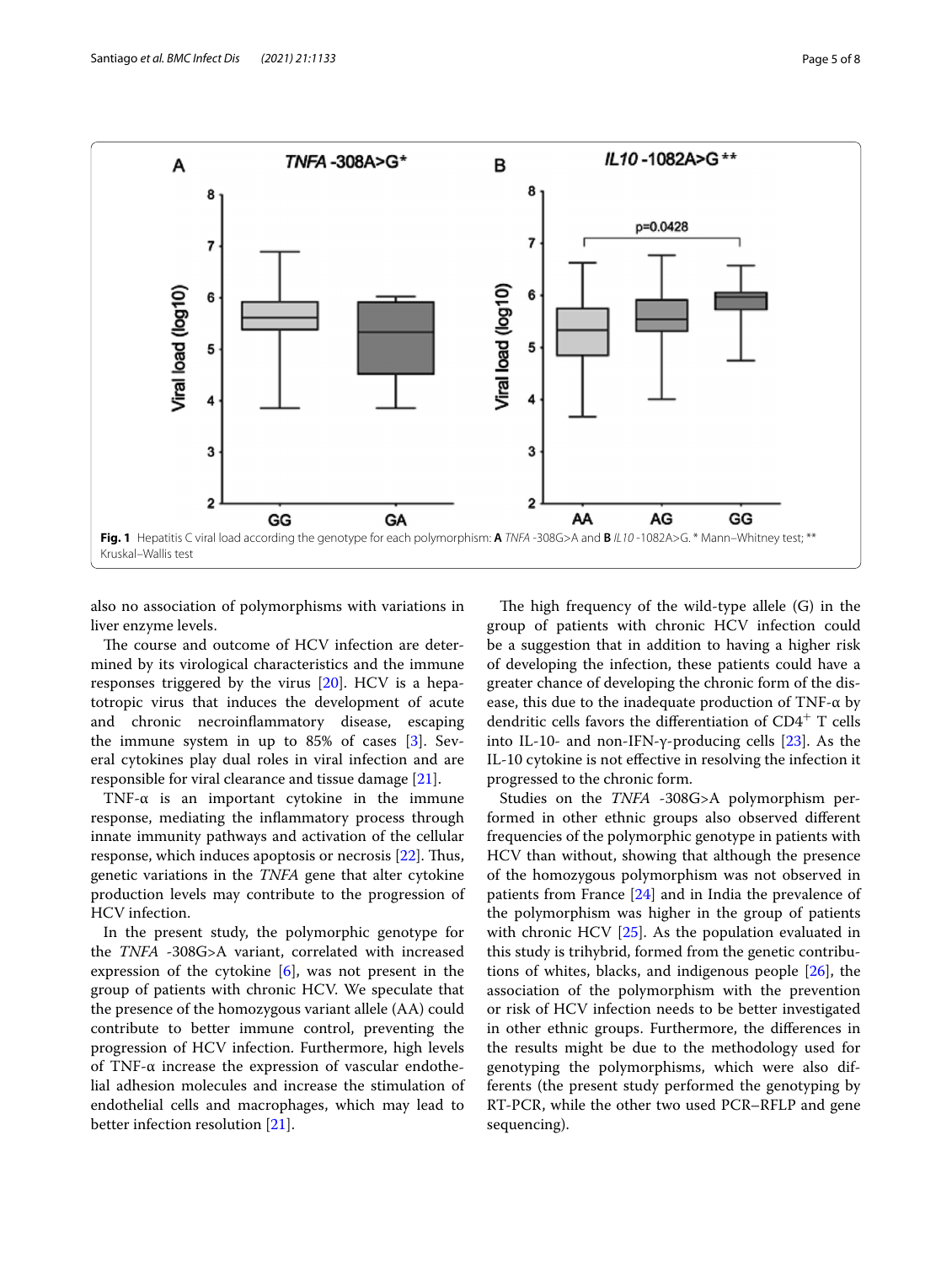

<span id="page-5-0"></span>IL-10 is an anti-infammatory cytokine produced by Th2 cells that inhibits the activity of Th1, NK, and macrophage cells, the main cells responsible for pathogen elimination. The cytokine acts by limiting the marked pro-infammatory response and damage caused by inflammation  $[8]$  $[8]$  $[8]$ . In infectious processes, there is a direct correlation between lower IL-10 production and greater disease severity [\[27](#page-7-22)].

The *IL10* -1082A>G polymorphism is associated with changes in IL-10 level, the wild-type genotype being associated with lower levels [[12\]](#page-7-7). In the present study, no diferences in genotype frequencies were found between the groups with and without HCV infection. The evaluation of this polymorphism in HCV infection by other studies has shown diferent results. Although the present results were similar to those of another study, which also did not fnd an association between the frequency of the *IL10* -1082A>G polymorphism and susceptibility to HCV infection [[28](#page-7-23)], Ramos et al. [\[29\]](#page-7-24) observed that the GG (polymorphic) genotype was associated with increased chances of viral infection resolution. The combined analysis of these results shows that the polymorphism does not infuence the protection from or susceptibility to HCV infection but can infuence the disease resolution, reducing the chances of progression to the chronic form among those who develop hepatitis C. These differences seem to be associated with diferences between ethnic groups, and methodologies used for genotyping the polymorphisms.

The polymorphic genotype (GG) of the *IL10* -1082A>G variant was associated with higher HCV viral load than the wild-type genotype. Most studies that investigated this polymorphism in HCV infection did not assess viral load levels. In the study by Abbas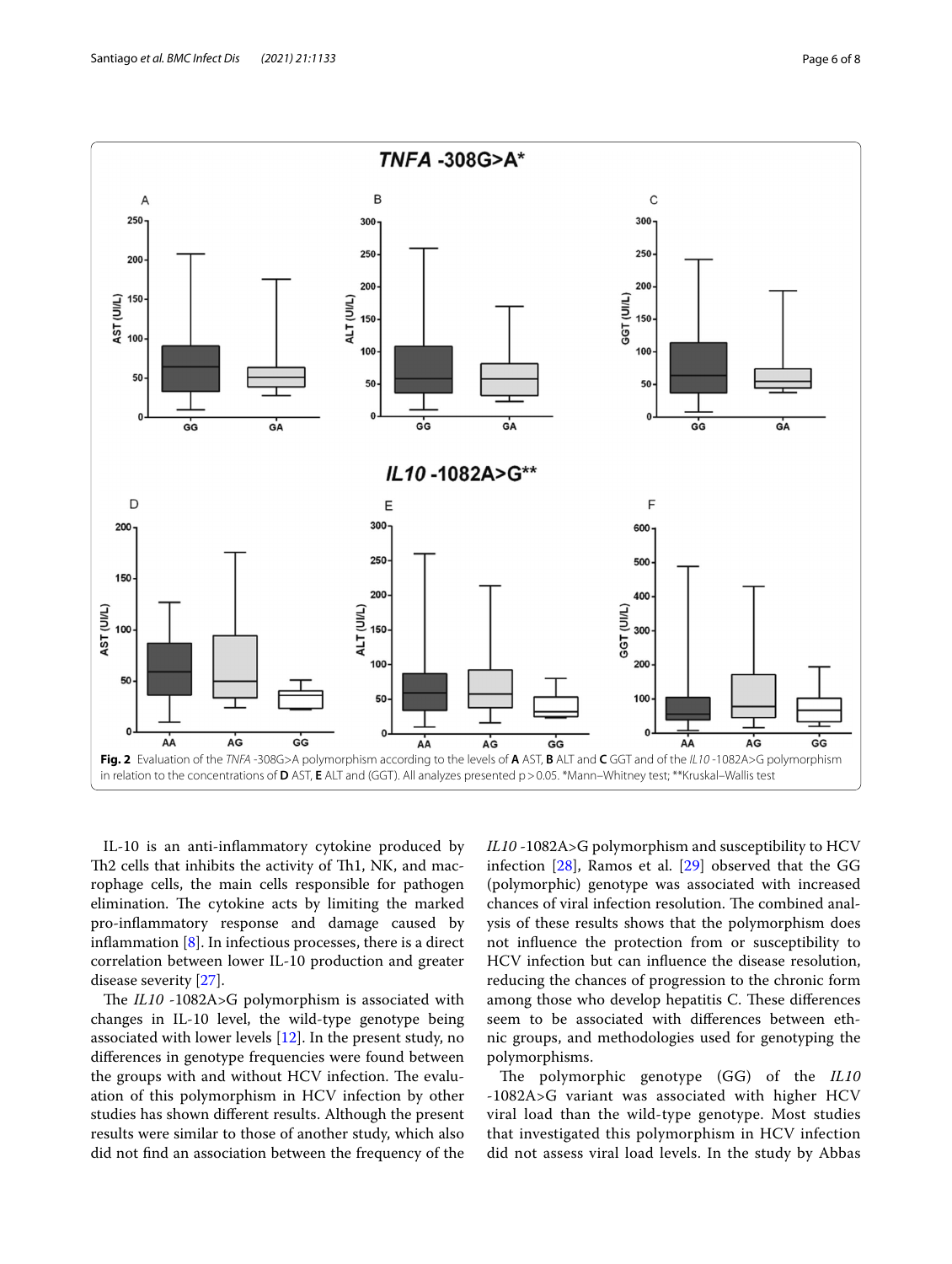et al. [[30\]](#page-7-25), no diference in viral load was observed between genotypes in patients from Pakistan. Viral load has been associated with the frequency of the homozygous genotype (AA) and that of the wild-type (A) allele  $[16]$  $[16]$ . The divergence between the results of that study and the present study may be related to the type of analysis performed, Gao et al. [[16\]](#page-7-11) evaluated the frequencies of genotypes in relation to the presence or absence of HCV RNA, while the present study evaluated the absolute plasma levels, which were converted to their base-10 logarithm. In addition, the diferences may also be related to the ethnicity of the populations assessed between the different studies. The population evaluated in this work is originally from the Brazilian Amazon and has a genetic contribution from Europeans, native Indians and Africans [[26\]](#page-7-21), which could contribute to the result found. Some studies have shown that the genetic infuence of ethnicity is associated with variations in genes related to the individual's response to diseases [[31,](#page-7-26) [32\]](#page-7-27).

The polymorphic genotype (GG) for *IL10* -1082A>G is associated with higher IL-10 expression. This cytokine inhibits the activation of Th1, NK, and macrophage cells, which are the main cells responsible for the elimination of HCV; higher levels of IL-10 reduce infammatory activity at the infection site, favoring the persistence of the virus in the tissue, the main characteristic of chronic infection [[2\]](#page-6-1). Our fndings raise the hypothesis that the polymorphic genotype could favor an increase in viral load in the liver tissue; but follow-up studies, as well as mechanistic studies, are needed to confrm this hypothesis.

The *TNFA* -308G>A and *IL10* -1082A>G polymorphisms were not associated with diferent levels of necroinfammatory activity or with fbrosis score. Several studies have also found no relationship between these polymorphisms in the *TNF* and *IL10* genes and diferent stages of the disease [\[15](#page-7-10), [16,](#page-7-11) [24](#page-7-19), [28,](#page-7-23) [33](#page-7-28)]; probably because the disease progression is due to other factors and not only to the host genetic profle.

Although the TNFA -308G>A and IL10 -1082A>G polymorphisms are associated with variations in the levels of the TNF-α and IL-10 cytokines, it was not possible to directly assess this relationship in the present study. Due to fnancial limitations, plasma cytokine dosage was not performed, which was the limitation of the study.

In conclusion, the polymorphic genotype at *TNFA* -308G>A was not present in the group of patients with chronic hepatitis C, and even though it could represent a protective action of this SNP against HCV infection, we understand that further studies must be performed in order to confrm it. In the same way, considering that this was a cross-sectional study, the polymorphic genotype for variant *IL10* -1082A>G need to be better analyzed in a follow-up study in order to confrm its association with viral persistence.

#### **Abbreviations**

HCV: Hepacivirus C; TNF-α: Tumor necrosis factor alpha; IL-10: Interleukin (IL)-10; NK: Natural killer; HBsAg: Hepatitis B surface antigen; HBeAg: Hepatitis B e antigen; Anti-HBeAg: Hepatitis B e antigen antibody; Anti-HBc: Hepatitis B core antibody; Anti-HCV: Hepacivirus C antibody; RNA: Ribonucleic acid; HBV: Hepatitis B virus; HIV-1: Human immunodefciency virus 1; HTLV-1/2: Human T-lymphotropic virus 1/2; ALT: Alanine aminotransferase; AST: Aspartate aminotransferase; GGT: Gamma-glutamyl transferase.

#### **Acknowledgements**

We thank all the participants in this study.

#### **Authors' contributions**

ACRV, SRSSC and RI conceived the project. AMS, MAFQ, and EGSA performed the laboratory analyses. AMS, MAFQ, and EGSA performed the statistical analyses and wrote the draft of the article. ACRV, RI, and IMVCV reviewed the article. All authors read and approved the fnal manuscript.

#### **Funding**

This study was funded by the National Council for Scientifc and Technological Development (CNPQ #480128/2013-8) and by the Federal University of Pará (PROPESP/PAPQ/2020).

#### **Availability of data and materials**

Data are available upon request from the corresponding author.

#### **Declarations**

#### **Ethics approval and consent to participate**

The present project was approved by the research ethics committees of Santa Casa de Misericórdia do Pará (opinion 772,782/2014) and João de Barros Barreto University Hospital (opinions 962,537/2015 and 2,165,948/2017), in accordance with the principles of the Declaration of Helsinki. All participants were informed about the objectives of the study, and those who agreed to participate signed an informed consent form and answered an epidemiological questionnaire.

#### **Consent for publication**

Not applicable.

#### **Competing interests**

The authors declare no competing interests.

#### **Author details**

<sup>1</sup> Laboratory of Virology, Institute of Biological Sciences, Federal University of Pará (Universidade Federal Do Pará - UFPA), Belém, Pará, Brazil. <sup>2</sup>João de Barros Barreto Hospital, Federal University of Pará (Universidade Federal do Pará - UFPA), Belém, Pará, Brazil. <sup>3</sup> School of Medicine, Institute of Health Sciences, Federal University of Pará (Universidade Federal Do Pará - UFPA), Belém, Pará, Brazil. 4 Graduate Program in Virology, Evandro Chagas Institute/SVS/MS, Ananindeua, Pará, Brazil.

# Received: 2 August 2021 Accepted: 1 November 2021

#### **References**

- <span id="page-6-0"></span>World Health Organization. Hepatitis C. [https://www.who.int/news](https://www.who.int/news-room/fact-sheets/detail/hepatitis-c) [room/fact-sheets/detail/hepatitis-c](https://www.who.int/news-room/fact-sheets/detail/hepatitis-c).
- <span id="page-6-1"></span>2. Chigbu DI, Loonawat R, Sehgal M, Patel D, Jain P. Hepatitis C virus infection: host–virus interaction and mechanisms of viral persistence. Cells. 2019;8:376. [https://doi.org/10.3390/cells8040376.](https://doi.org/10.3390/cells8040376)